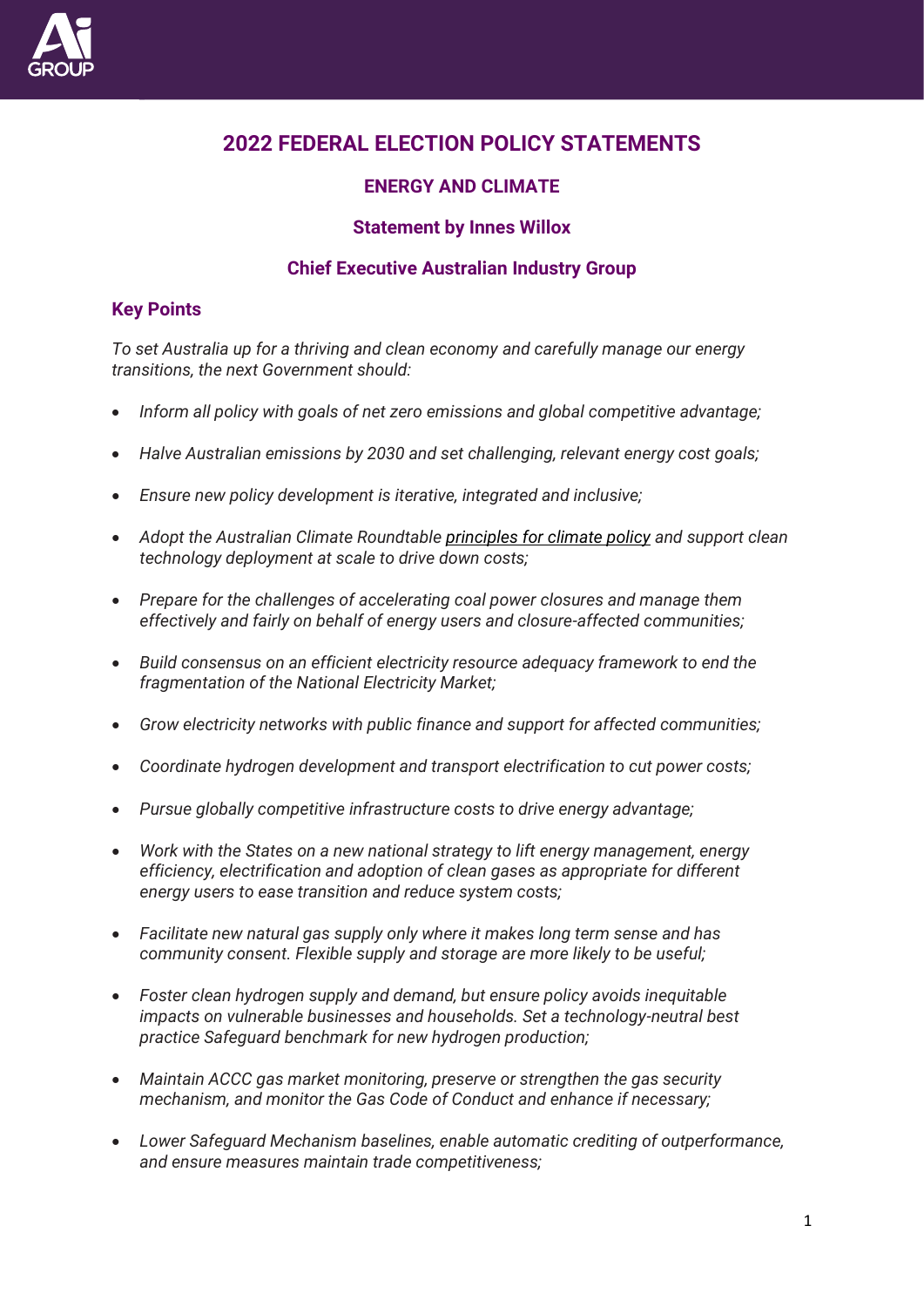- *Develop measures to grow public and private demand for low-emissions materials;*
- *Strengthen Australia's existing industry-led vehicle CO2 Emissions Standard to a coregulatory scheme;*
- *Broaden the remit of ARENA and CEFC to address the clean economy;*
- *Avoid crude limits on land sector participation in carbon markets;*
- *Build confidence in emissions data, especially land sector abatement, through a fresh Climate Change Authority review and Federal-State work on best practices in measurement and management of land clearing;*
- *Prepare the economy and communities for lower demand for emissions intensive exports, pursue all opportunities for clean economy exports, and get ready for carbon border adjustments in major economies.*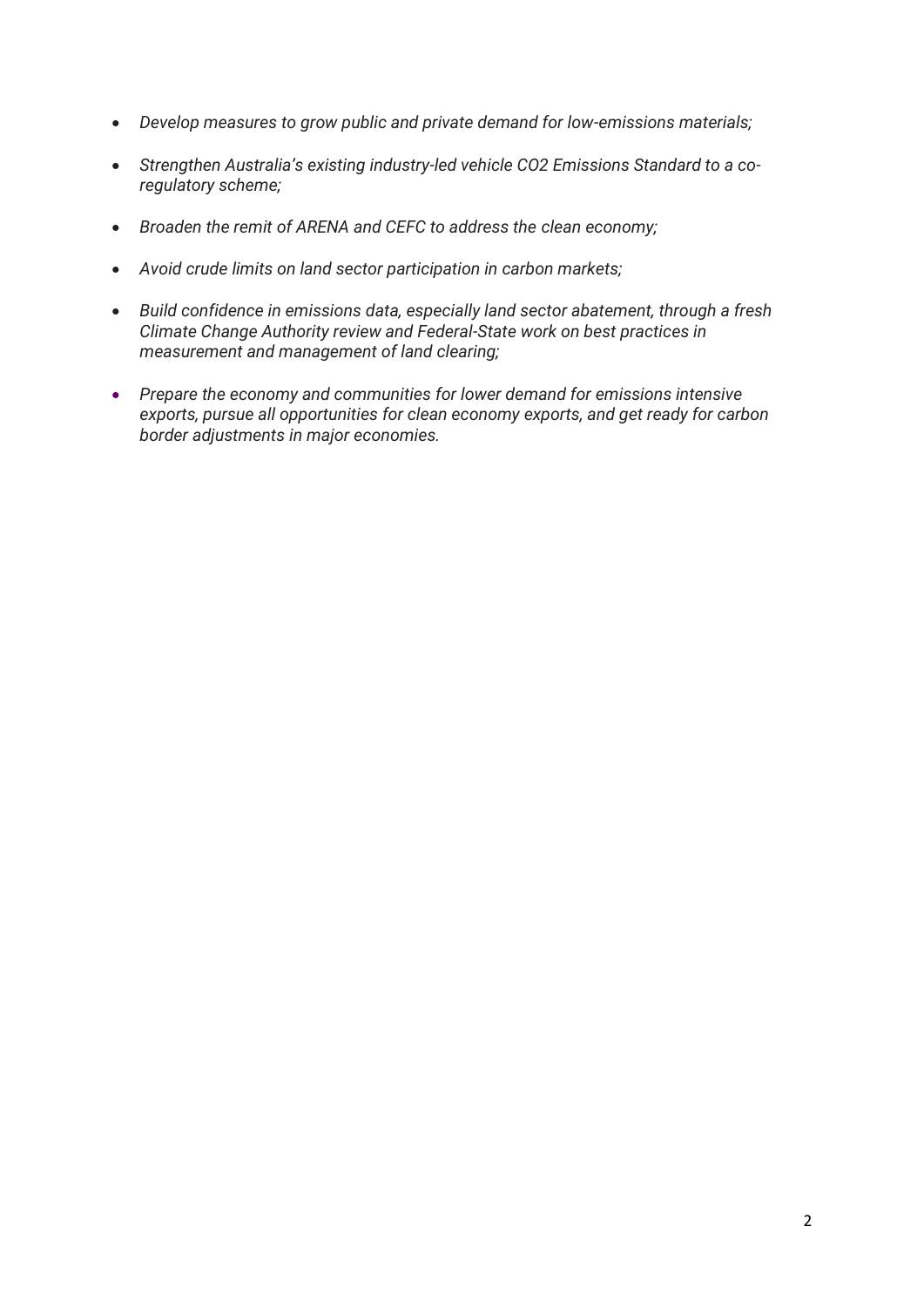## **Policy Approach**

The next three years could set Australia up to achieve a new clean energy advantage and a thriving and clean economy. Working with the states and territories, industry and others, the Commonwealth can help prepare for faster, more coherent and successful transitions.

## **Goals and policy making**

Australia's next government needs to be guided by clear goals for climate and energy and apply strong principles and standards to the development of policies to pursue those goals.

#### *Goals*

- All relevant areas of policy should be informed by the national goals of net zero emissions by 2050 and long-term competitive advantage in a net zero emissions world.
- Australia should develop energy cost benchmarks (representing price and consumption) for households and different categories of business and industrial consumer. We should set challenging but relevant goals for our relative international performance and identify the tractable drivers for better outcomes.
- 2030 emissions goals should deepen in order to reach the 2050 goal, support needed investment and deployment, and keep pace with our international partners and commitments. While there is no one best number, roughly halving emissions by 2030 would put Australia in the mainstream of advanced economies.

#### *Process*

- Policy development should be:
	- $\circ$  Iterative, with regular updates to ensure they remain relevant given the rapid pace of technological, market, social and global developments;
	- o Integrated, taking coherent account of the needs and interconnections of the diverse economic sectors, policy portfolios, geographic regions, social demographics and arms of policy involved. Approaches that are narrow or siloed will not succeed.
	- $\circ$  Inclusive, developed in full dialogue with all parts of the community and ensuring local context analysis to understand existing capabilities and competitive advantages in specific regions. Closed processes focussed on Parliamentarians will be much less robust and effective than open processes that draw on the breadth of experience, expertise and perspective stakeholders have to offer.
- Updated 2030 goals and an updated long term emissions strategy are particularly important to develop through deep consultation and transparency. The Climate Change Authority should be asked to coordinate a public process to provide advice on these matters to inform decisions by the end of 2022.
- The Low Emissions Technology Statement process should continue to be iterated based on Australia's evolving long- and medium-term goals and strategy.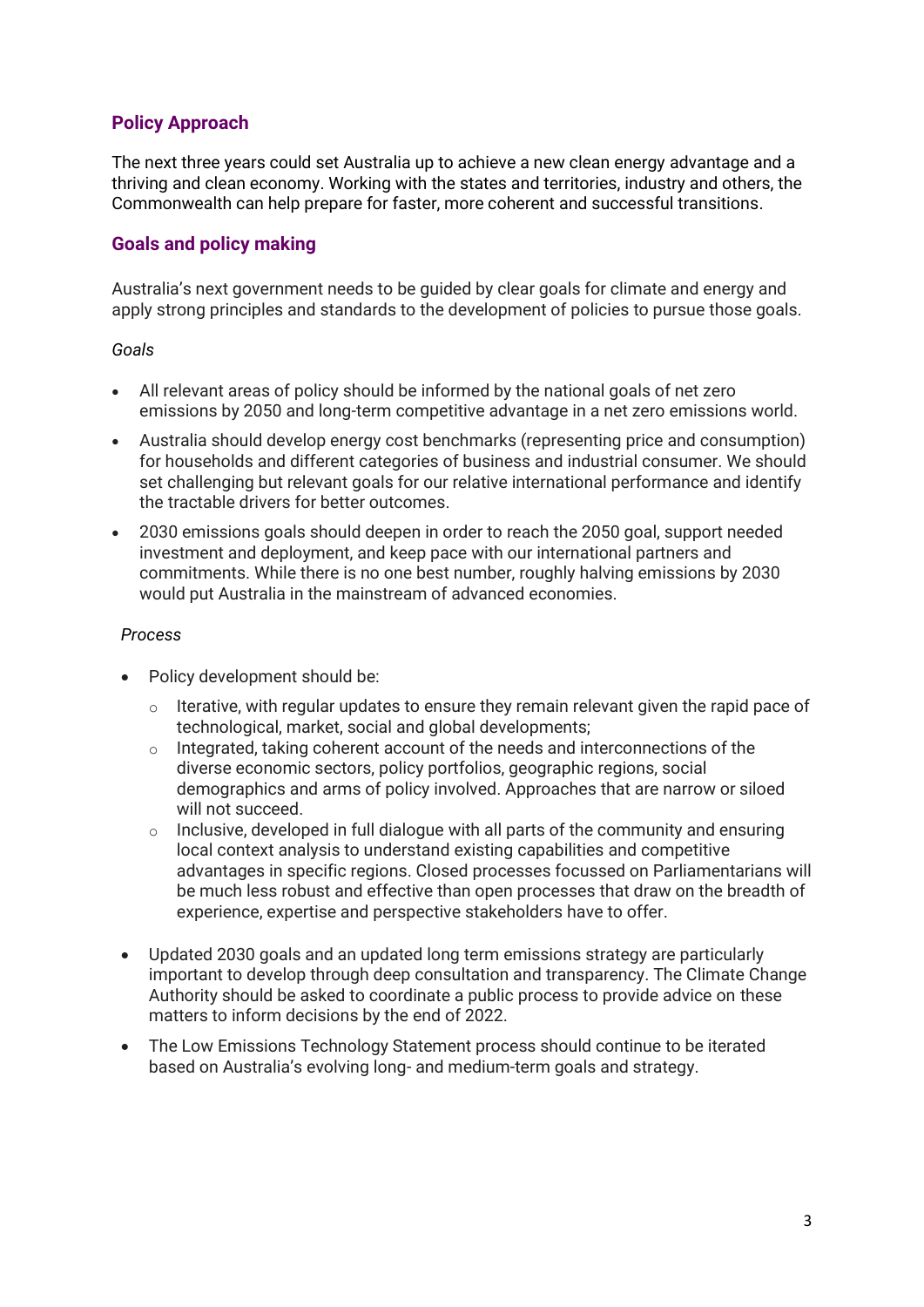#### *Policy preferences*

- Substantial private and public investments will be needed to achieve the goals. Both an overall favourable investment environment and specific, credible and supportive policy frameworks will be essential to deliver investment that is sufficient and efficient.
- The Australian Climate Roundtable [principles for climate policy](https://www.australianclimateroundtable.org.au/wp-content/uploads/2020/11/Climate_roundtable_joint_principles-Updated_November_2020.pdf) aim to help Australia play its fair part in international efforts to achieve the Paris Agreement goals. They address the characteristics of ideal policy, cost control, trade competitiveness, innovation, equity, stability, the energy and land sectors, adaptation, use of any revenue, administration and review.
- Policies to drive down clean technology costs through deployment are very important. They should:
	- o collectively address all economic sectors and regions
	- $\circ$  be large enough to drive meaningful change consistent with medium and long term goals;
	- $\circ$  provide a sound basis for private investment;
	- o support the growth of demand for low, zero and negative emissions products; and
	- o support broad access and opportunity.

## **A new competitive advantage in energy**

Australia's former competitive advantage in carbon-intensive energy is gone. Building a new advantage in clean energy is achievable but demands coherent and efficient action.

#### *Electricity*

- Australia's electricity systems are changing rapidly. Market conditions, age, investor preferences and policy mean that coal generator closures will accelerate. Innovation, low cost, strong resources and emissions goals mean that variable renewables will increasingly dominate supply. This transition will not be straightforward or easy, but it can and must be managed effectively, avoiding negative impacts on price, security and reliability.
- Closures require adequate notice and timely alternative investments. Successful transition is not just about the power system; fair treatment of affected workers, communities, and supply chains is essential so that they can thrive.
- Many energy market reforms to manage the transition are under discussion but yet to be refined, agreed or implemented. The Federal Government can play an important role in bringing stakeholders together, encouraging national consistency, and ensuring reforms are coherent with the economy-wide goals of energy advantage and net zero emissions. Key reforms include:
	- $\circ$  Demand side participation and the coordination of distributed energy resources to help consumers and create system-wide value. Numerous workstreams on market reform, technical standards, pricing, education, consumer protection and more need to be driven together to achieve this potential.
	- o Resource adequacy mechanisms, including consideration of a capacity mechanism. Governments no longer seem confident that the existing market design can drive necessary investment, and their consequent interventions further impact purely private activity. A new settlement is needed that commands broad consensus and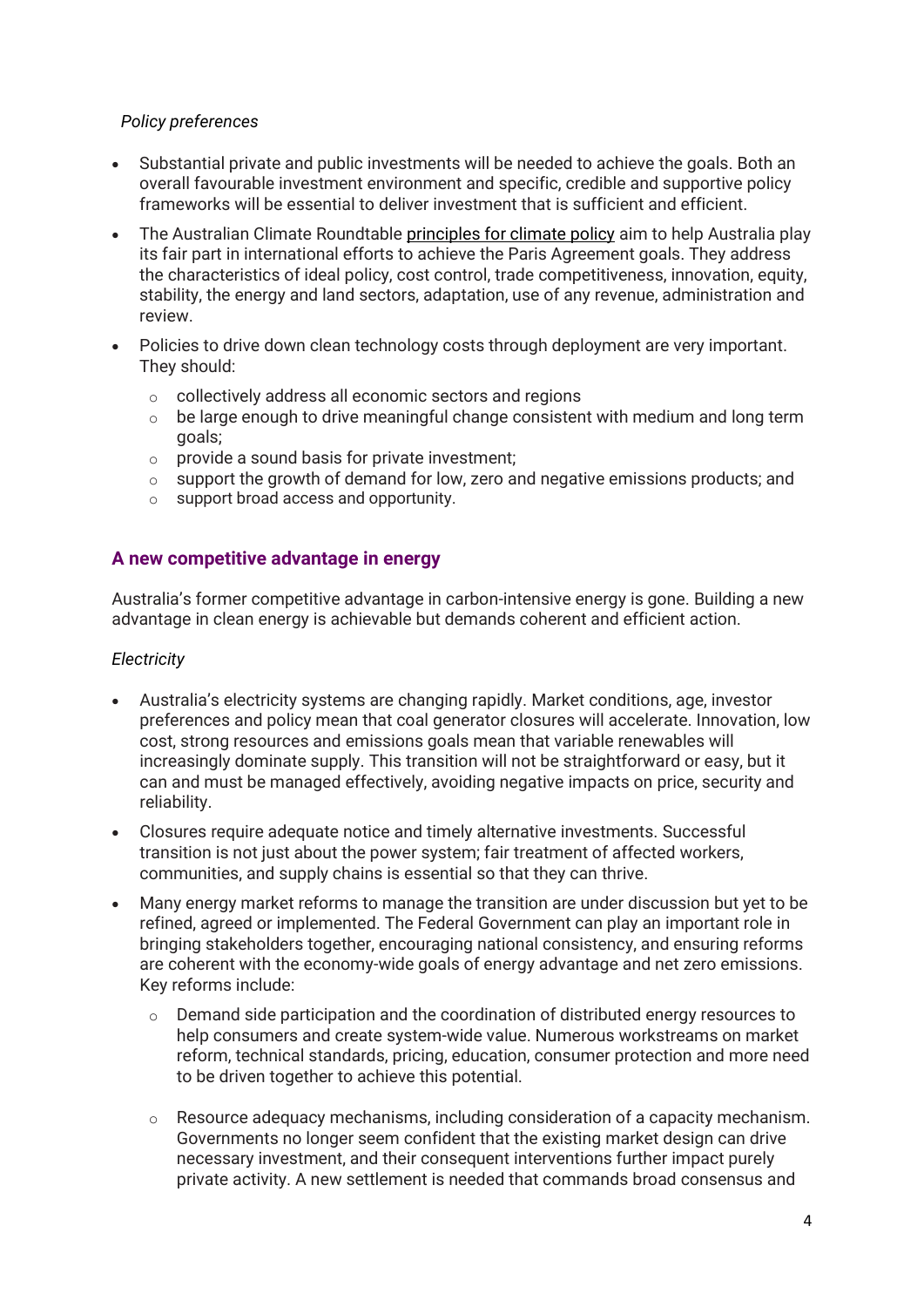provides greater stability. Agreement will require deep consultation with stakeholders, especially energy users; and confidence that a new settlement, including any resource adequacy mechanism, can support competitive energy costs and net zero emissions while maintaining levels of reliability and security for which users are willing to pay.

- Energy system operation and energy user outcomes can be greatly improved by both broad improvements in demand-side energy efficiency and smarter management of energy use to minimise the demands of peak loads and maximise the value from peak supply. The next Government should work with the States to refresh the National Energy Productivity Plan, ensure all areas of energy use are addressed by appropriate policies, and back the NEPP with sufficient resources to achieve its goals.
- Australia should enhance its power networks, accelerate the development of new infrastructure, and reduce the risks to energy users. Key initiatives should include:
	- $\circ$  Clarifying national emissions goals in 2022 to inform transmission system planning and economic regulation decisions;
	- o Providing more systematised support to communities affected by transmission development and other energy megaprojects to address concerns and build social license for the many projects that will be essential;
	- $\circ$  Using the public balance sheet to speed transmission development and protect energy users from excessive cost and risk, through financial arrangements with transmission providers that provide a shorter term return to developers and a longer term return to taxpayers; and
	- o Accelerating the deployment of smart meters, which are essential to support better integration of flexible demand and distributed energy resources.
- New sources of electricity demand, particularly the growth of hydrogen electrolysis and electric vehicles, could greatly lower electricity system costs if well coordinated, or raise costs if not. Achieving and accelerating these benefits should add discipline and urgency to energy, industry and transport policy.
- We should aim for globally competitive costs for energy infrastructure delivery. Australia's success in reducing finance costs, delivering timely and stable regulatory decisions, and increasing construction sector productivity will play a significant role in determining our energy competitiveness. Delivery capacity needs to be coordinated with the Integrated System Plan pipeline and other major project demand.

#### *Gases*

- Natural gas plays vital roles in industry, power and households today. But the price outlook is bleak and emissions objectives will require alternative ways of delivering these energy services.
- Uses and users of gas are diverse. There is uncertainty about the relative merits and prospects of efficiency, electrification and fuel switching to clean gases including biomethane and hydrogen. The best answers are likely to differ for different energy users.
- Australia should take steps to reduce natural gas demand across all sectors through context-appropriate support for energy efficiency, electrification and fuel switching to clean gases.
- New natural gas supply options should only be facilitated where they make long-term sense in light of affordability and emissions goals, and can be developed with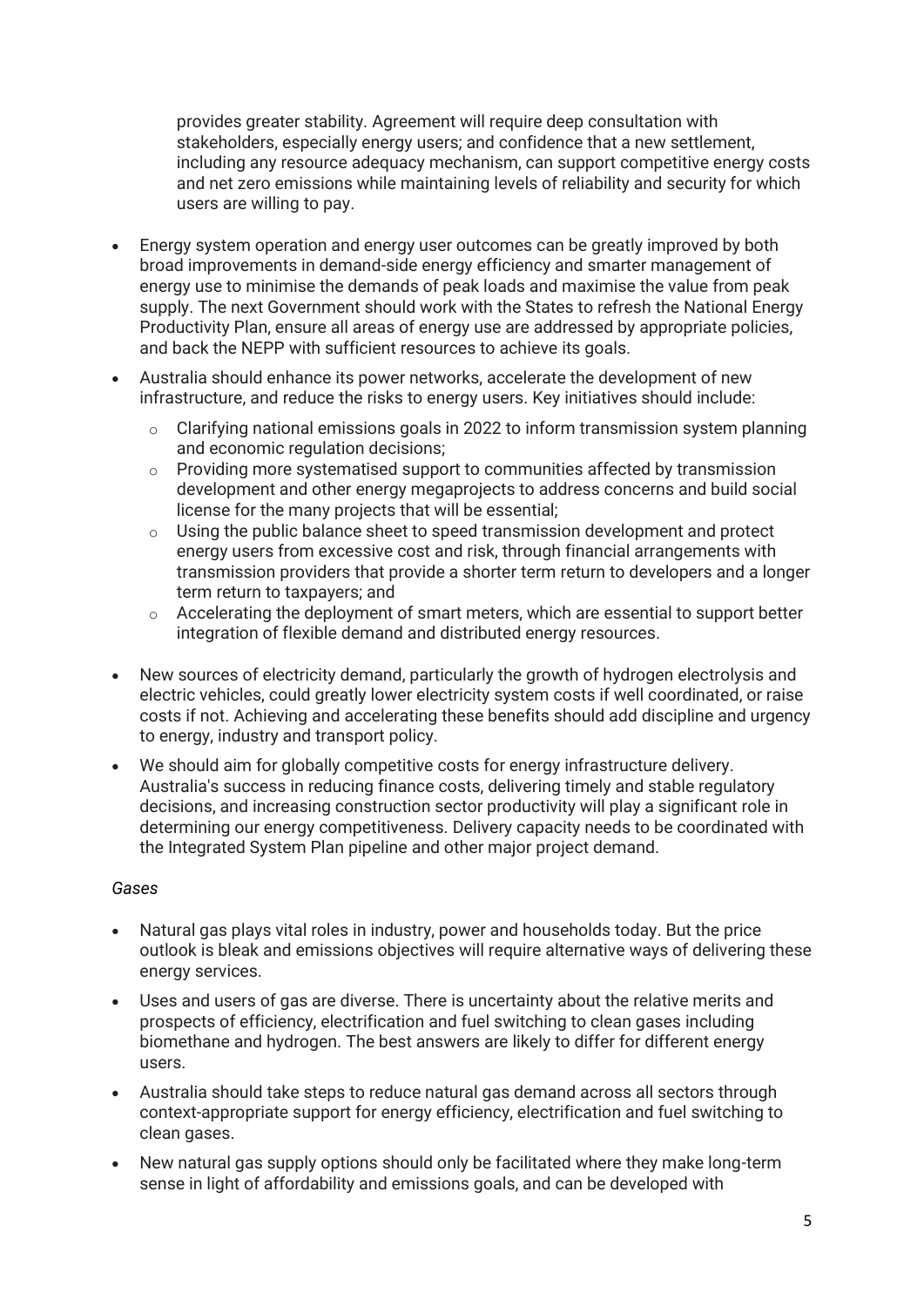community safety and consent.

- Supply and demand flexibility can help avoid gas price spikes driven by scarcity. This includes storage and LNG import terminals.
- Clean hydrogen is a promising tool for decarbonising many activities. Reducing current high costs requires policies to drive demand and deployment in tandem. The purpose of fostering early demand is to drive cost reduction, and early uses may not be long-term ones. Hydrogen support policies should avoid inequitable impacts on vulnerable households and businesses. Setting a technology-neutral best practice Safeguard benchmark for new hydrogen production would help build confidence in this fuel.
- Gas market competition and reform remains important to avoid still worse price outcomes. Elements include:
	- o Market safeguards, including an extension of the existing Australian Domestic Gas Security Mechanism and alternatives like a national interest test on new gas developments or a prospective national gas reservation scheme, should be considered based on practicality, efficiency and effectiveness.
	- $\circ$  ACCC scrutiny of the domestic gas market is important and should continue.
	- $\circ$  The effectiveness of the voluntary Gas Industry Code of Conduct should be closely monitored and a prescribed voluntary or mandatory Code considered if necessary.

## **Sectoral transitions**

Driving a successful transition to net zero emissions raises distinctive issues in each sector of the economy, though coordination of effort, management of interlinkages and a close eye on community transition are vital to all.

#### *Industry*

- Credible policy signals, demand for cleaner products and favourable investment conditions are essential to industry decarbonisation.
- The Safeguard Mechanism should be built on as a driver of long-term abatement within industry and the wider economy. Important elements of Safeguard reform should include:
	- o Gradually lowering baseline intensities on a predictable and equitable basis;
	- o Automatically crediting performance below baselines, using the baseline reductions as the guarantee of integrity;
	- $\circ$  Measures to maintain trade competitiveness for Safeguard facilities. Options to assess for effectiveness, equity and efficiency include the rate of baseline decline; reviewability or variation of the rate for all facilities or for subsets; transition support outside the Safeguard including funding, finance and contractual arrangements; ability to borrow from future baselines; and border adjustment measures.
- The Safeguard Mechanism is only relevant to large facilities. The Commonwealth should work with the States to level up support for industrial energy efficiency, electrification and fuel switching at non-Safeguard facilities.
- Demand for clean products and inputs will accelerate transformative investment in clean production. However many clean products and materials currently have a significant cost premium. Among many potential options to foster this demand, the Australian Government should consider:
	- Signaling growing forward demand for clean materials in public procurement,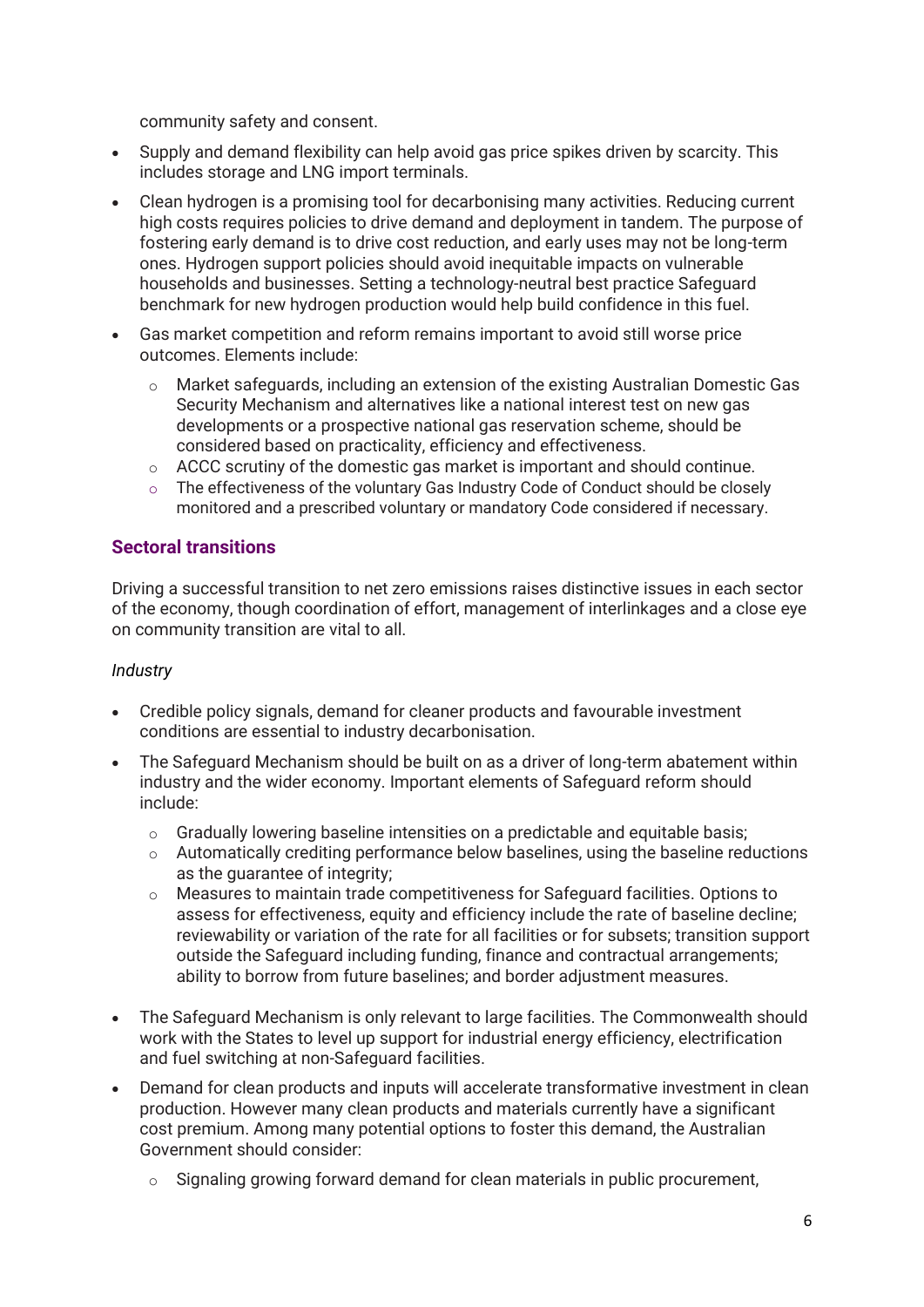especially for infrastructure and public buildings, and encouraging the States to do likewise.

- o Industrial contracts for difference (CfDs), similar to the energy CfDs used in Australia and elsewhere but focused on the gap between prevailing prices for relevant materials and the strike prices bid in a competitive process by potential producers of clean materials.
- o To speed commercialisation and deployment of the full range of relevant clean technologies across all sectors, the Government should legislate to broaden the mandates of ARENA and CEFC to cover facilitation of a net zero emissions economy.

#### *Transport*

- Work with industry to strengthen Australia's existing industry-led vehicle CO2 Emissions Standard to a co-regulatory arrangement under the *Recycling and Waste Reduction Act 2020* that can more effectively support both improved fuel economy and uptake of zeroemissions vehicles, while remaining adapted to Australian circumstances.
- Charging infrastructure rollout needs greater urgency and links to built environment standards (see below). Close coordination with electricity system development is essential.

#### *Built environment*

- The Government should work with States on upgrade programs across different built environment sectors, including public buildings, low income housing and rental properties, that can be dialled up and down depending on economic conditions;
- Work with the Australian Building Codes Board, NABERS and others to ensure that mandatory standards and voluntary systems are well designed to promote individually and systemically cost-effective energy use, and help support uptake of clean transport and clean materials. Ensuring provisioning in new buildings for the future installation of vehicle chargers is urgent.

## *Land and agriculture*

- Given the importance of land sector abatement to existing offsetting and Australia's future emissions reduction and export opportunities, a strong reputation for integrity is essential. The Climate Change Authority should be asked to conduct an out-of-cycle review of the integrity of Australia's emissions data, especially for land sector abatement, in cooperation with the Australian National Audit Office and, where relevant, State regulators and auditors.
- Collaborate with States on common approaches to measuring land clearing and best practices for land clearing controls that balance landholder flexibility with the need to end deforestation.
- Avoid crude limits on land sector participation in carbon markets.